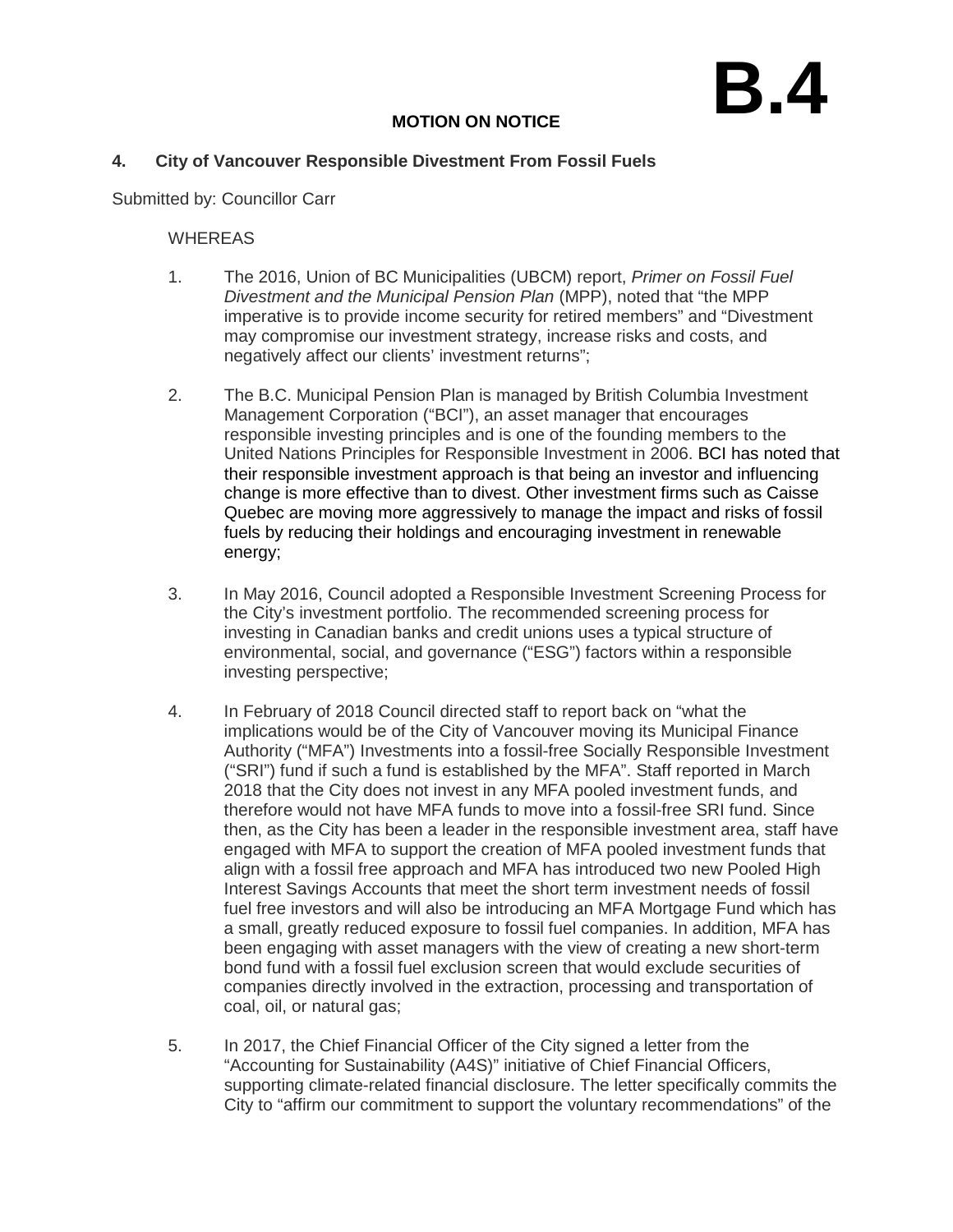Task Force on Climate-Related Financial Disclosures ("TCFD"). In 2018, the City was the first Canadian municipality to include climate-related financial disclosures in its annual financial report. The City's disclosure aligns or partially aligns with TCFD recommendations, and will continue to improve over time as the City responds to climate change, and as the field of climate-risk disclosure evolves. The City is currently working with the City of Toronto, the City of Montreal, and CPA (Chartered Professional Accountants) Canada to develop and align standards for other municipalities to follow TCFD disclosures in their financial reports;

- 6. In June 2018 the City developed its Green Bond Framework and engaged Sustainalytics, a global leading provider of Socially Responsible strategies, to provide a second-party opinion on the City's alignment with the four core components of the Green Bond Principles Framework. In October 2018 the City issued its inaugural Green Bond of \$85 million for capital projects that include investments in renewable energy, energy efficiency, green buildings and clean transportation [\(https://vancouver.ca/your-government/investor-relations.aspx\)](https://vancouver.ca/your-government/investor-relations.aspx);
- 7. Since then, with scientific validation of accelerating global warming and the need to leave fossil fuel reserves in the ground, there has been increasing awareness of the investment risk related to fossil fuel "stranded assets". The October, 2018 Intergovernmental Panel on Climate Change (IPCC) report calling for rapid reduction in greenhouse gas emissions, with a window of little more than a decade to avert catastrophic impacts of climate change, has shifted the rationale for divesting from an ethical or moral consideration to a financial and fiduciary argument;

"Divestment, once strictly a moral call to action, is now also seen as the only prudent financial response to climate risk" 350.org

- 8. In January of 2019 Council voted unanimously to recognize a global climate emergency and local climate crisis;
- 9. In June of 2019, noting a B.C. government report that projects the City of Vancouver will have to spend \$1 billion this century to mitigate rising sea levels, Council approved a motion to write to "the 20 fossil fuel companies with the highest percentage of greenhouse gas emissions to ask that they be accountable for their share of climate emergency costs;
- 10. In October of 2019, UN Secretary General Ban Ki-moon, told delegates at a climate change summit in Copenhagen that big investors such as insurers and pension funds should cut their investments and focus on renewable energy sources instead;
- 11. Divestment is now a rapidly growing worldwide movement. The total sum of global funds committed to fossil fuel divestment was \$52 billion in 2014, \$8 trillion in 2018 and \$11 trillion in 2019. In 2019, more than 1,110 funds (including wealth funds, banks, cities, pension funds and insurance firms) have made divestment commitments, including Norway's \$1 trillion sovereign wealth fund, the world's largest. Caisse Quebec – Quebec's equivalent to B.C.'s pension fund manager –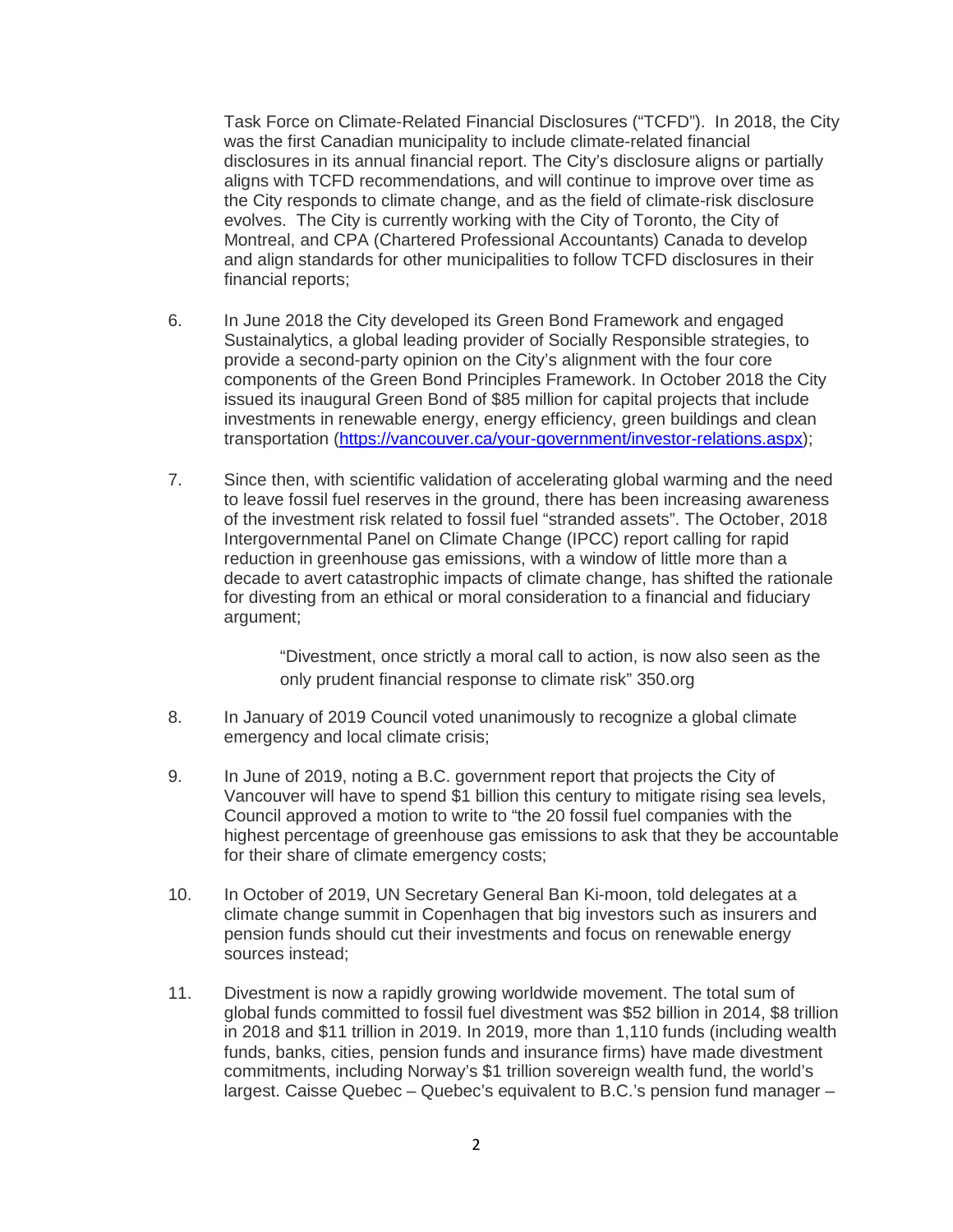has more than \$285-billion in assets under management and says it believes it is the first North American institutional investor to set a carbon target covering all of its asset classes.

"There are going to be stranded assets associated with climate change. We don't want to get caught in those stranded assets … We're looking for opportunities because we think it's good risk management to, over time, exit those."

Michael Sabia, President and CEO of Caisse Quebec

12. The cities-led responsible investment movement is growing. More and more cities around the world, including New York City, Paris, London, Oslo, Sydney, Melbourne, Aukland, San Francisco and Seattle, are manifesting their climate leadership through making a divestment commitment. To support cities in exploring and developing their divestment and sustainable investment strategies, the global Cities Climate Leadership Group C40, in close partnership with London and New York City, launched the Divest/Invest Forum in September 2018. The Forum is open to any city that seeks learn more about divestment, sustainable investment, and other climate-responsive financial strategies; no actions or commitments are required as a prerequisite to joining.

THEREFORE BE IT RESOLVED THAT City Council direct staff to review and report back on the following items:

- A. A plan that includes defining divestment, options and timelines for how the City could fully divest from fossil fuels, building on divestment measures taken to date as well as leading practices related to fossil fuel free investment portfolios.
- B. Opportunities to continue to engage the Municipal Finance Authority to create a fossil fuel free fund that would enable other B.C. municipalities to invest in such a fund.
- C. Bringing a motion to Council for the 2020 meetings of the Lower Mainland Local Government Association and the Union of B.C. Municipalities (UBCM) to re-examine the 2016 UBCM *Primer on Fossil Fuel Divestment and the Municipal Pension Plan* report, in light of globally changing investment and divestment strategies.
- D. Tasking and resourcing the Vancouver Economic Commission to work with local businesses and financial regulators to provide and promote resources and guidelines for local businesses and other private institutions to understand and apply TCFD (Task Force on Climate-related Financial Disclosures) decisionmaking in their work.
- E. Evaluating the benefit of the City and Vancouver Economic Commission participating on the C40 Invest/Divest forum, including attending its March 2020 workshop.
- F. The Mayor, on behalf of Council and the City of Vancouver write to the B.C. Municipal Pension Plan requesting a risk assessment of the plan's investments